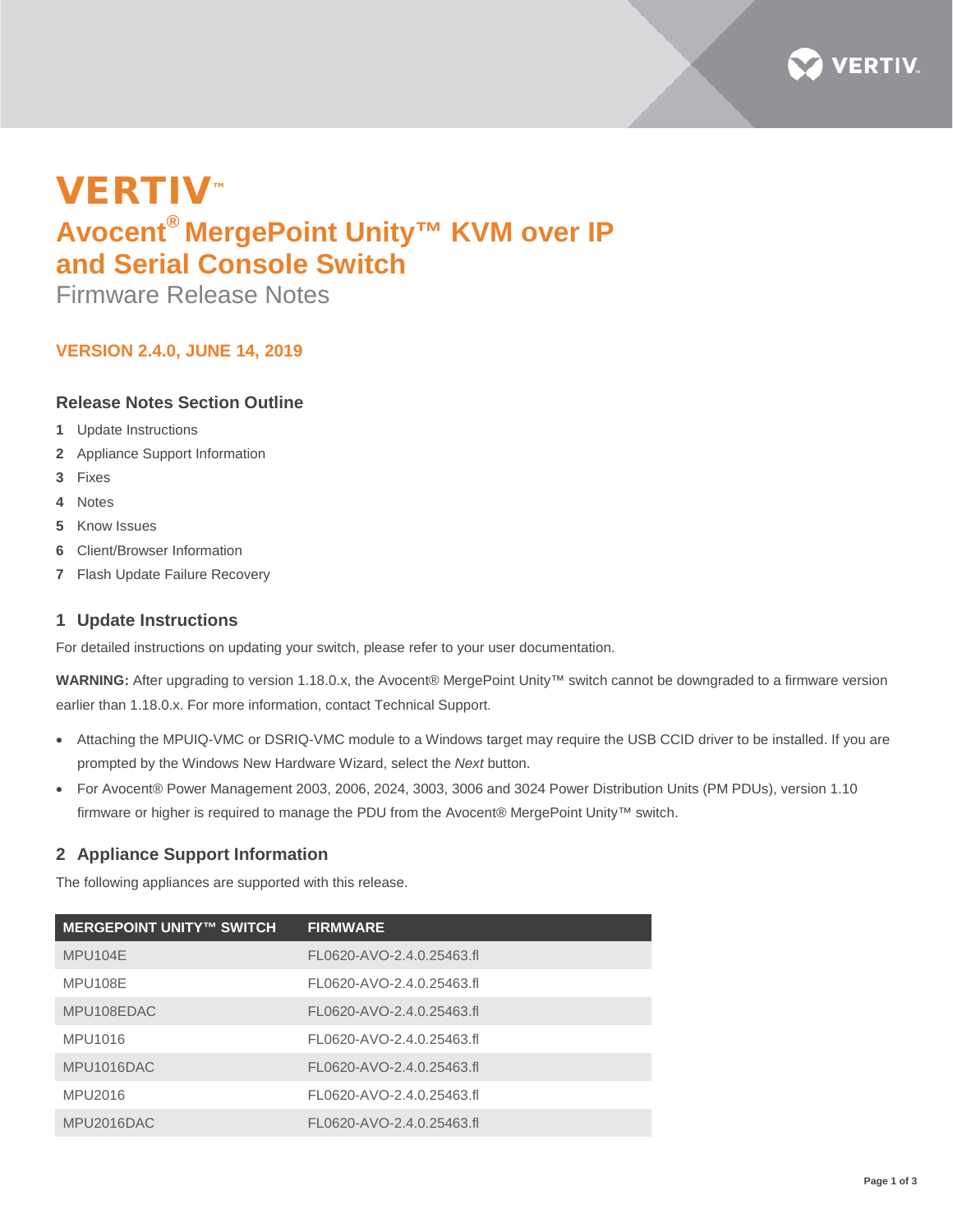

| <b>MERGEPOINT UNITY™ SWITCH</b> | <b>FIRMWARE</b>           |
|---------------------------------|---------------------------|
| MPU2032                         | FL0620-AVO-2.4.0.25463.fl |
| MPU2032DAC                      | FL0620-AVO-2.4.0.25463.fl |
| MPU4032                         | FL0620-AVO-2.4.0.25463.fl |
| MPU4032DAC                      | FL0620-AVO-2.4.0.25463.fl |
| MPU8032                         | FL0620-AVO-2.4.0.25463.fl |
| MPU8032DAC                      | FL0620-AVO-2.4.0.25463.fl |

**NOTE:** For CentOS targets, use a single or dual mouse cursor with AMS disabled.

#### **3 Fixes**

- Fixed issue with smartcard readers not mapping on Windows 10 targets (L3 #487234-826626157)
- Fixed issue with remote KVM sessions not being established with Java Version 8 Update 201
- Fixed issue with the #-key on a German keyboard not working in the local user interface (L3 #487234-864981703)
- Fixed issue with SNMPv3 requests unsuccessful with security set to AuthPriv (L3 #487234-824800583, CAS-01427-V4M9J7)

#### **4 Notes**

.

If the appliance is going to be enrolled in the Avocent® DSView™ management software, firmware version 2.4.0 requires Avocent® MergePoint Unity™ switch plug-in version 2.2.0.

#### **5 Known Issues**

In order to share HTML5 sessions, sharing with stealth must be enabled.

## **6 Client/Browser Information**

**NOTE:** Microsoft Internet Explorer versions 8 and 9 are no longer supported as client browsers.

The following chart indicates the latest version tested.

| <b>SOFTWARE</b>    | <b>VERSION</b>                          |
|--------------------|-----------------------------------------|
| Java               | 1.8.0.201                               |
| Internet Explorer  | 11                                      |
| Firefox            | 66.0.5 (64-bit)                         |
| <b>Firefox ESR</b> | 60.3.0 ESR (64-bit)                     |
| Chrome             | 74.0.3729.169 (Official Build) (64-bit) |